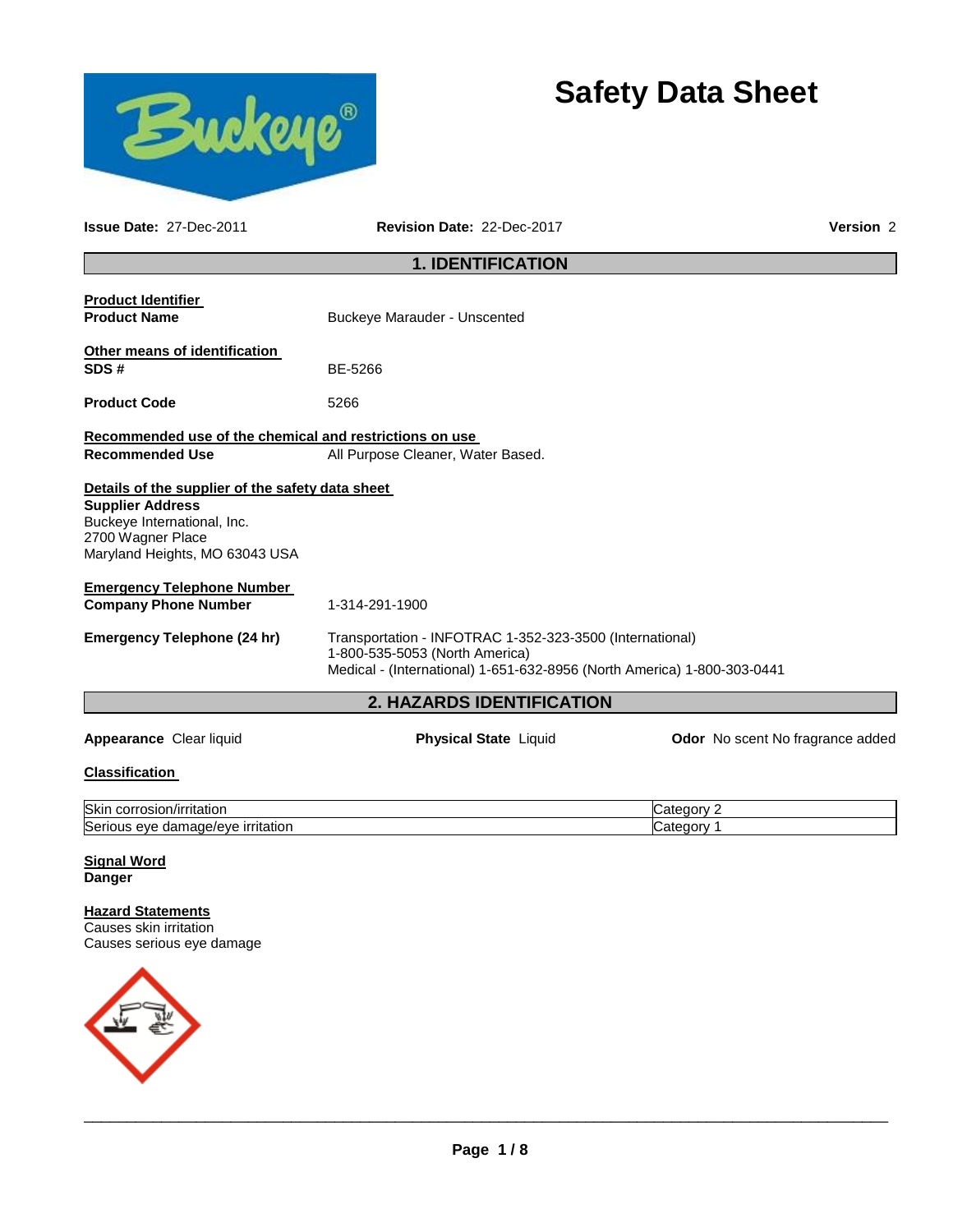#### **Precautionary Statements - Prevention**

Wash face, hands and any exposed skin thoroughly after handling

Wear protective gloves/protective clothing/eye protection/face protection

#### **Precautionary Statements - Response**

IF IN EYES: Rinse cautiously with water for several minutes. Remove contact lenses, if present and easy to do. Continue rinsing Immediately call a poison center or doctor/physician IF ON SKIN: Wash with plenty of soap and water

\_\_\_\_\_\_\_\_\_\_\_\_\_\_\_\_\_\_\_\_\_\_\_\_\_\_\_\_\_\_\_\_\_\_\_\_\_\_\_\_\_\_\_\_\_\_\_\_\_\_\_\_\_\_\_\_\_\_\_\_\_\_\_\_\_\_\_\_\_\_\_\_\_\_\_\_\_\_\_\_\_\_\_\_\_\_\_\_\_\_\_\_\_

Take off contaminated clothing and wash it before reuse

If skin irritation occurs: Get medical advice/attention

#### **Other Hazards**

Harmful to aquatic life with long lasting effects

### **3. COMPOSITION/INFORMATION ON INGREDIENTS**

| <b>Chemical Name</b>   | <b>CAS No</b> | Weight-% |
|------------------------|---------------|----------|
| Hydrogen Peroxide      | 7722-84-1     | 13ء      |
| Sodium xylenesulfonate | 1300-72-7     | ╰        |
| Potassium Nitrate      | 7757-79-1     |          |

\*\*If Chemical Name/CAS No is "proprietary" and/or Weight-% is listed as a range, the specific chemical identity and/or percentage of composition has been withheld as a trade secret.\*\*

### **4. FIRST-AID MEASURES**

### **First Aid Measures**

| <b>Eye Contact</b>                  | Rinse cautiously with water for several minutes. Remove contact lenses, if present and<br>easy to do. Continue rinsing. Immediately call a poison center or doctor/physician. |
|-------------------------------------|-------------------------------------------------------------------------------------------------------------------------------------------------------------------------------|
| <b>Skin Contact</b>                 | Wash skin with soap and water. Take off contaminated clothing and wash it before reuse.<br>Get medical attention if irritation occurs.                                        |
| <b>Inhalation</b>                   | Remove to fresh air.                                                                                                                                                          |
| Ingestion                           | Drink 2-3 large glasses of water. Do not induce vomiting. Call a physician. Never give<br>anything by mouth to an unconscious person.                                         |
| Most important symptoms and effects |                                                                                                                                                                               |
| <b>Symptoms</b>                     | Causes skin irritation. Can cause defatting of skin tissue. Causes serious eye damage.                                                                                        |
|                                     | Indication of any immediate medical attention and special treatment needed                                                                                                    |
|                                     |                                                                                                                                                                               |

**Notes to Physician** Treat symptomatically. Dermatitis or other pre-existing skin conditions may be aggravated by overexposure to this product.

### **5. FIRE-FIGHTING MEASURES**

#### **Suitable Extinguishing Media**

Use extinguishing measures that are appropriate to local circumstances and the surrounding environment.

**Unsuitable Extinguishing Media** Not determined.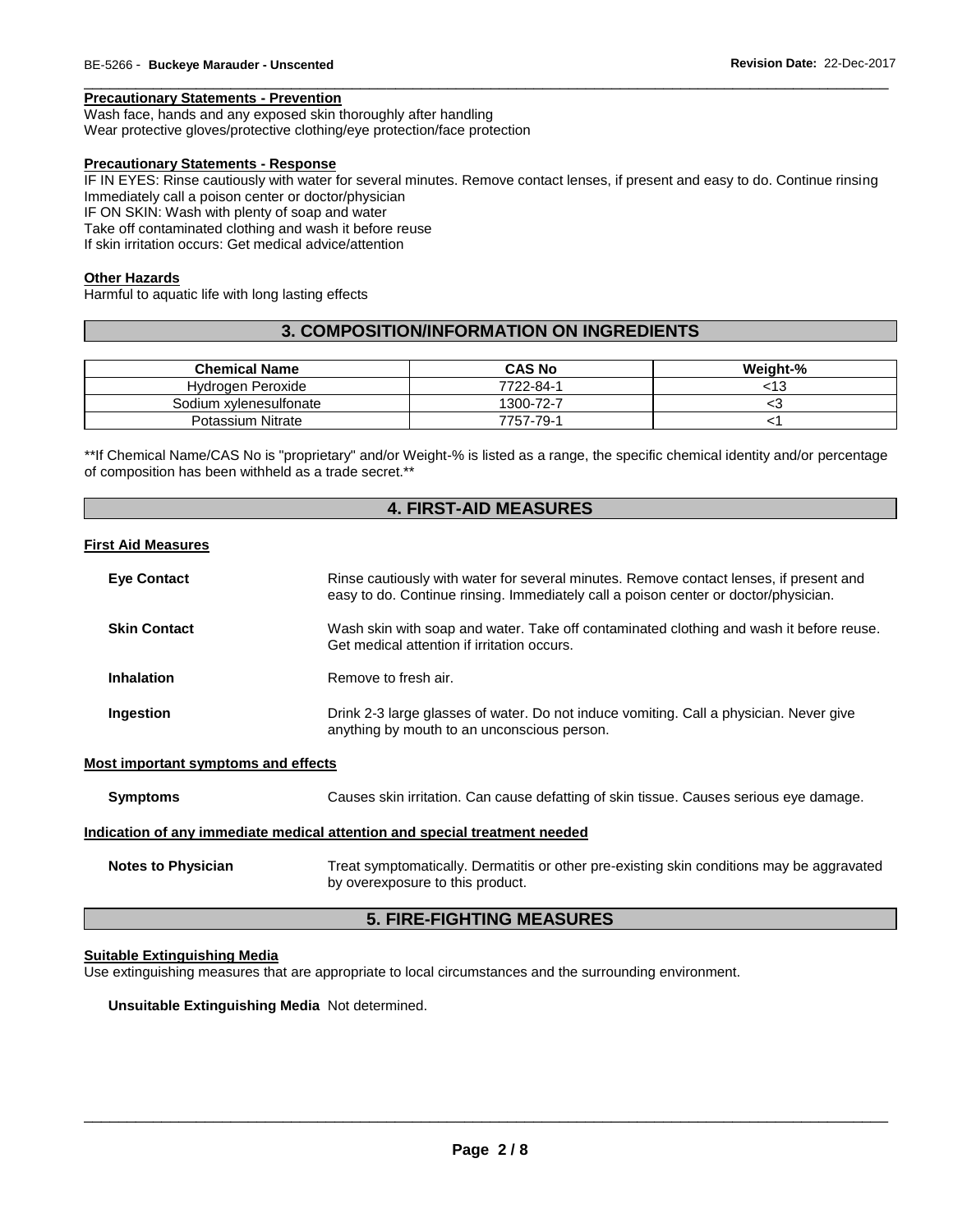#### **Specific Hazards Arising from the Chemical**

Combustion products may be toxic.

#### **Hazardous Combustion Products** Carbon oxides. Nitrogen oxides (NOx).

#### **Protective equipment and precautions for firefighters**

As in any fire, wear self-contained breathing apparatus pressure-demand, MSHA/NIOSH (approved or equivalent) and full protective gear.

\_\_\_\_\_\_\_\_\_\_\_\_\_\_\_\_\_\_\_\_\_\_\_\_\_\_\_\_\_\_\_\_\_\_\_\_\_\_\_\_\_\_\_\_\_\_\_\_\_\_\_\_\_\_\_\_\_\_\_\_\_\_\_\_\_\_\_\_\_\_\_\_\_\_\_\_\_\_\_\_\_\_\_\_\_\_\_\_\_\_\_\_\_

| <b>6. ACCIDENTAL RELEASE MEASURES</b>                               |                                                                                                                                                                     |  |  |
|---------------------------------------------------------------------|---------------------------------------------------------------------------------------------------------------------------------------------------------------------|--|--|
| Personal precautions, protective equipment and emergency procedures |                                                                                                                                                                     |  |  |
| <b>Personal Precautions</b>                                         | Use personal protection recommended in Section 8.                                                                                                                   |  |  |
| <b>Environmental Precautions</b>                                    | Prevent from entering into soil, ditches, sewers, waterways and/or groundwater. See<br>Section 12, Ecological Information. See Section 13: DISPOSAL CONSIDERATIONS. |  |  |
| Methods and material for containment and cleaning up                |                                                                                                                                                                     |  |  |
| <b>Methods for Containment</b>                                      | Prevent further leakage or spillage if safe to do so.                                                                                                               |  |  |
| <b>Methods for Clean-Up</b>                                         | Pick up with mop, wet/dry vac, or absorbent material. Rinse area with clear water and allow<br>floor to dry before allowing traffic.                                |  |  |

### **7. HANDLING AND STORAGE**

#### **Precautions for safe handling**

**Advice on Safe Handling** Handle in accordance with good industrial hygiene and safety practice. Avoid contact with skin, eyes or clothing. Use personal protection recommended in Section 8. Wash face, hands, and any exposed skin thoroughly after handling. Keep containers closed when not in use.

#### **Conditions for safe storage, including any incompatibilities**

**Storage Conditions** Keep container tightly closed and store in a cool, dry and well-ventilated place. Store at room temperature.

**Incompatible Materials** Chlorine bleach.

### **8. EXPOSURE CONTROLS/PERSONAL PROTECTION**

#### **Exposure Guidelines**

| Chemical Name     | <b>ACGIH TLV</b> | <b>OSHA PEL</b>                     | <b>NIOSH IDLH</b>          |
|-------------------|------------------|-------------------------------------|----------------------------|
| Hydrogen Peroxide | TWA: 1 ppm       | TWA: 1 ppm                          | IDLH: 75 ppm               |
| 7722-84-1         |                  | TWA: 1.4 mg/m <sup>3</sup>          | TWA: 1 ppm                 |
|                   |                  | (vacated) TWA: 1 ppm                | TWA: 1.4 mg/m <sup>3</sup> |
|                   |                  | (vacated) TWA: $1.4 \text{ mg/m}^3$ |                            |

### **Appropriate engineering controls**

**Engineering Controls** Ensure adequate ventilation, especially in confined areas. Eyewash stations. Showers.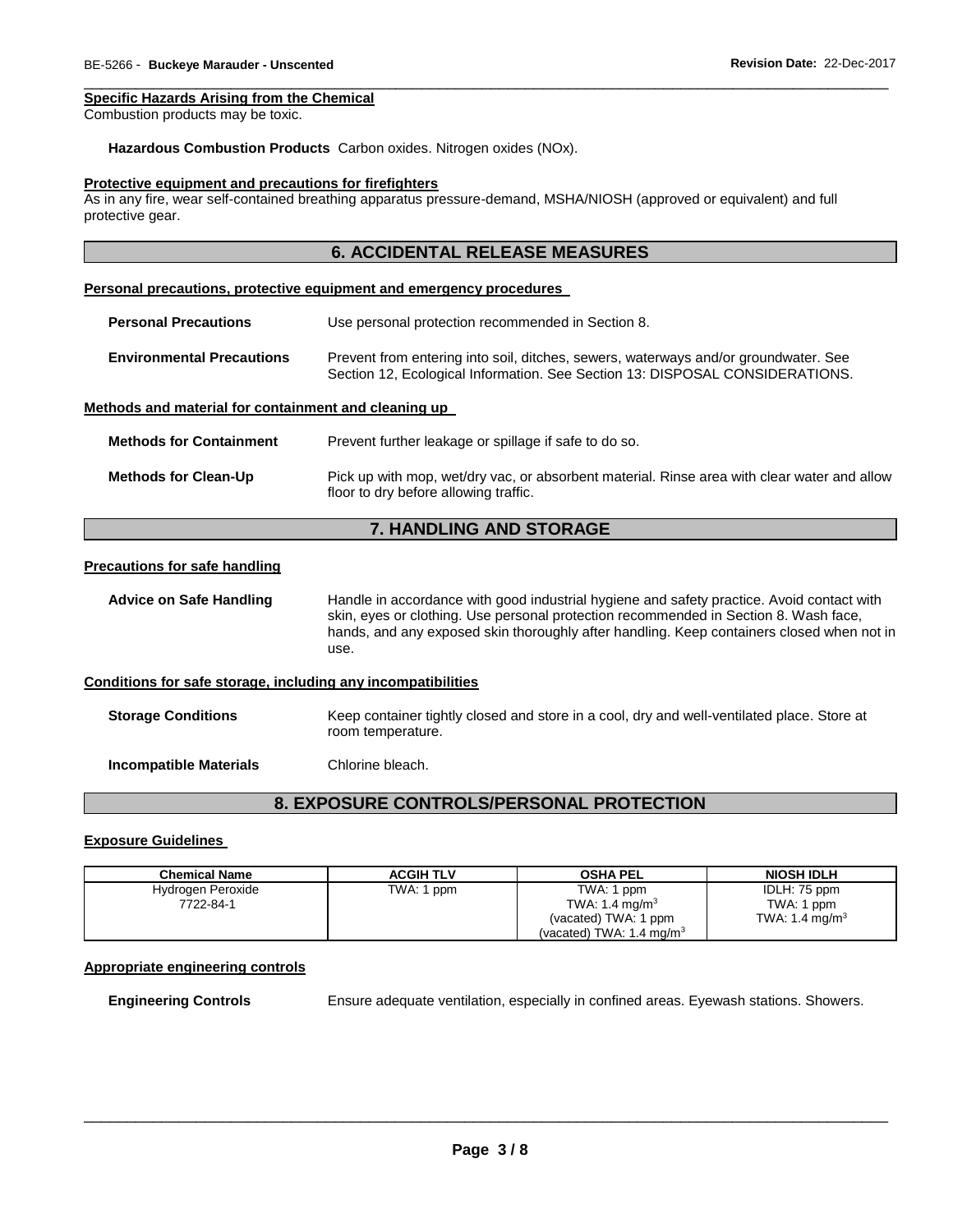#### **Individual protection measures, such as personal protective equipment**

| <b>Eye/Face Protection</b>      | Risk of contact: Wear approved safety goggles.                                                                                                                                                                                 |
|---------------------------------|--------------------------------------------------------------------------------------------------------------------------------------------------------------------------------------------------------------------------------|
| <b>Skin and Body Protection</b> | Wear rubber gloves or other impervious gloves.                                                                                                                                                                                 |
| <b>Respiratory Protection</b>   | No protection is ordinarily required under normal conditions of use and with adequate                                                                                                                                          |
|                                 | ventilation.                                                                                                                                                                                                                   |
|                                 | Associated the contract of the contract of the contract of the contract of the contract of the contract of the contract of the contract of the contract of the contract of the contract of the contract of the contract of the |

\_\_\_\_\_\_\_\_\_\_\_\_\_\_\_\_\_\_\_\_\_\_\_\_\_\_\_\_\_\_\_\_\_\_\_\_\_\_\_\_\_\_\_\_\_\_\_\_\_\_\_\_\_\_\_\_\_\_\_\_\_\_\_\_\_\_\_\_\_\_\_\_\_\_\_\_\_\_\_\_\_\_\_\_\_\_\_\_\_\_\_\_\_

**General Hygiene Considerations** Handle in accordance with good industrial hygiene and safety practice.

### **9. PHYSICAL AND CHEMICAL PROPERTIES**

### **Information on basic physical and chemical properties Physical State** Liquid **Appearance** Clear liquid **Odor** No scent No fragrance added **Color** Clear **Odor Threshold** Not determined **Property CONSIDERENT VALUES CONSIDERENT VALUES Remarks • Method pH** 3.3 - 3.7 (conc.) 3.4 - 3.8 (1:10 dilution) **Melting Point/Freezing Point 1998 Not determined Boiling Point/Boiling Range 100 °C / 212 °F Boiling Point/Boiling Range Flash Point Flag Closed Cup Point 2** Tag Closed Cup **Evaporation Rate 1.0 CONSERVING 1.0 CONSERVING (WATER 1) CONSERVING 1.0 CONSERVING 1.0 Flammability (Solid, Gas)** Liquid-Not Applicable **Upper Flammability Limits** Not Applicable **Lower Flammability Limit** Not Applicable **Vapor Pressure** Not determined **Vapor Density Specific Gravity** 1.03 **Water Solubility <b>Infinite** *Infinite*<br> **Solubility in other solvents Infinited** Not determined **Solubility in other solvents** and Mot determined<br> **Partition Coefficient Not determined Partition Coefficient Not determined**<br> **Auto-ignition Temperature** Not determined **Auto-ignition Temperature 6 Mot determined Note Construct Construct Construct Construct Construct Construct Co Decomposition Temperature Not determined**<br>**Kinematic Viscosity Not determined Kinematic Viscosity Dynamic Viscosity Not determined**

### **10. STABILITY AND REACTIVITY**

#### **Reactivity**

Not reactive under normal conditions.

#### **Chemical Stability**

Stable under recommended storage conditions.

**Explosive Properties** Not determined **Oxidizing Properties** Not determined

#### **Possibility of Hazardous Reactions**

None under normal processing.

**Hazardous Polymerization** Hazardous polymerization does not occur.

#### **Conditions to Avoid**

Keep separated from incompatible substances. Keep out of reach of children.

#### **Incompatible Materials**

Chlorine bleach.

#### **Hazardous Decomposition Products**

Carbon oxides. Nitrogen oxides (NOx).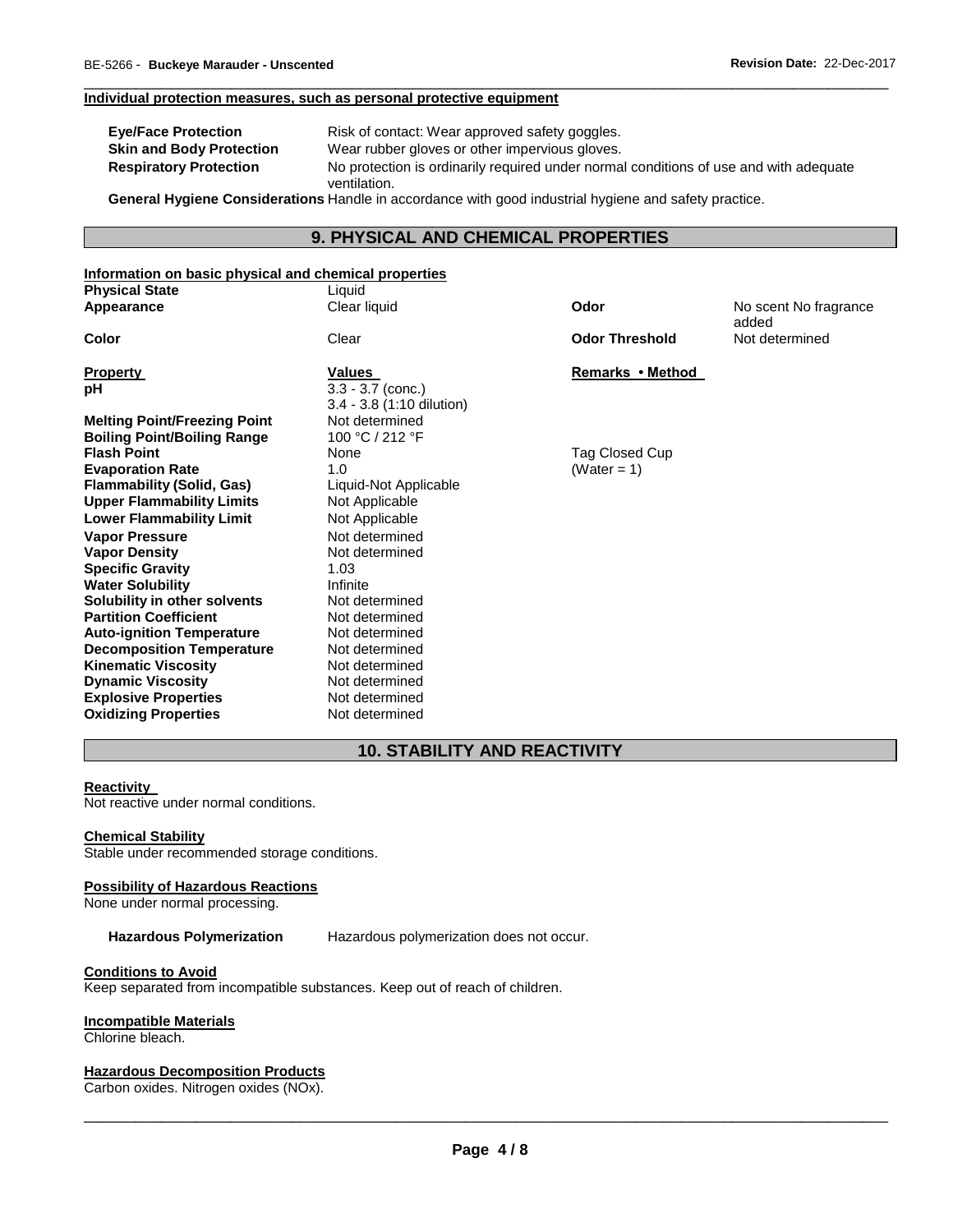### \_\_\_\_\_\_\_\_\_\_\_\_\_\_\_\_\_\_\_\_\_\_\_\_\_\_\_\_\_\_\_\_\_\_\_\_\_\_\_\_\_\_\_\_\_\_\_\_\_\_\_\_\_\_\_\_\_\_\_\_\_\_\_\_\_\_\_\_\_\_\_\_\_\_\_\_\_\_\_\_\_\_\_\_\_\_\_\_\_\_\_\_\_ **11. TOXICOLOGICAL INFORMATION**

### **Information on likely routes of exposure**

| <b>Product Information</b> |                                  |
|----------------------------|----------------------------------|
| <b>Eye Contact</b>         | Causes serious eye damage.       |
| <b>Skin Contact</b>        | Causes skin irritation.          |
| <b>Inhalation</b>          | Avoid breathing vapors or mists. |
| Ingestion                  | Do not ingest.                   |

#### **Component Information**

| <b>Chemical Name</b>                | Oral LD50            | <b>Dermal LD50</b>       | <b>Inhalation LC50</b>           |
|-------------------------------------|----------------------|--------------------------|----------------------------------|
| Hydrogen Peroxide<br>7722-84-1      | $= 801$ mg/kg (Rat)  | $= 2000$ mg/kg (Rabbit)  | $= 2$ g/m <sup>3</sup> (Rat) 4 h |
| Sodium xylenesulfonate<br>1300-72-7 | $= 7200$ mg/kg (Rat) | $\overline{\phantom{a}}$ |                                  |
| Potassium Nitrate<br>7757-79-1      | $= 3015$ mg/kg (Rat) |                          | $\overline{\phantom{a}}$         |

#### **Information on physical, chemical and toxicological effects**

**Symptoms** Please see section 4 of this SDS for symptoms.

### **Delayed and immediate effects as well as chronic effects from short and long-term exposure**

**Carcinogenicity** Nitrate or nitrite (ingested) under conditions that result in endogenous nitrosation are considered IARC group 2A carcinogens.

| <b>Chemical Name</b>           | ACGIH | <b>IARC</b> | <b>NTP</b> | <b>OSHA</b> |
|--------------------------------|-------|-------------|------------|-------------|
| Hydrogen Peroxide<br>7722-84-1 | A3    | Group 3     |            |             |
| Potassium Nitrate<br>7757-79-1 |       | Group 2A    |            |             |

**Legend** 

*ACGIH (American Conference of Governmental Industrial Hygienists)*

*A3 - Animal Carcinogen* 

*IARC (International Agency for Research on Cancer)*

*Group 2A - Probably Carcinogenic to Humans*

*Group 3 IARC components are "not classifiable as human carcinogens"* 

*OSHA (Occupational Safety and Health Administration of the US Department of Labor)*

*X - Present* 

#### **Numerical measures of toxicity**

Not determined

### **12. ECOLOGICAL INFORMATION**

#### **Ecotoxicity**

Harmful to aquatic life with long lasting effects.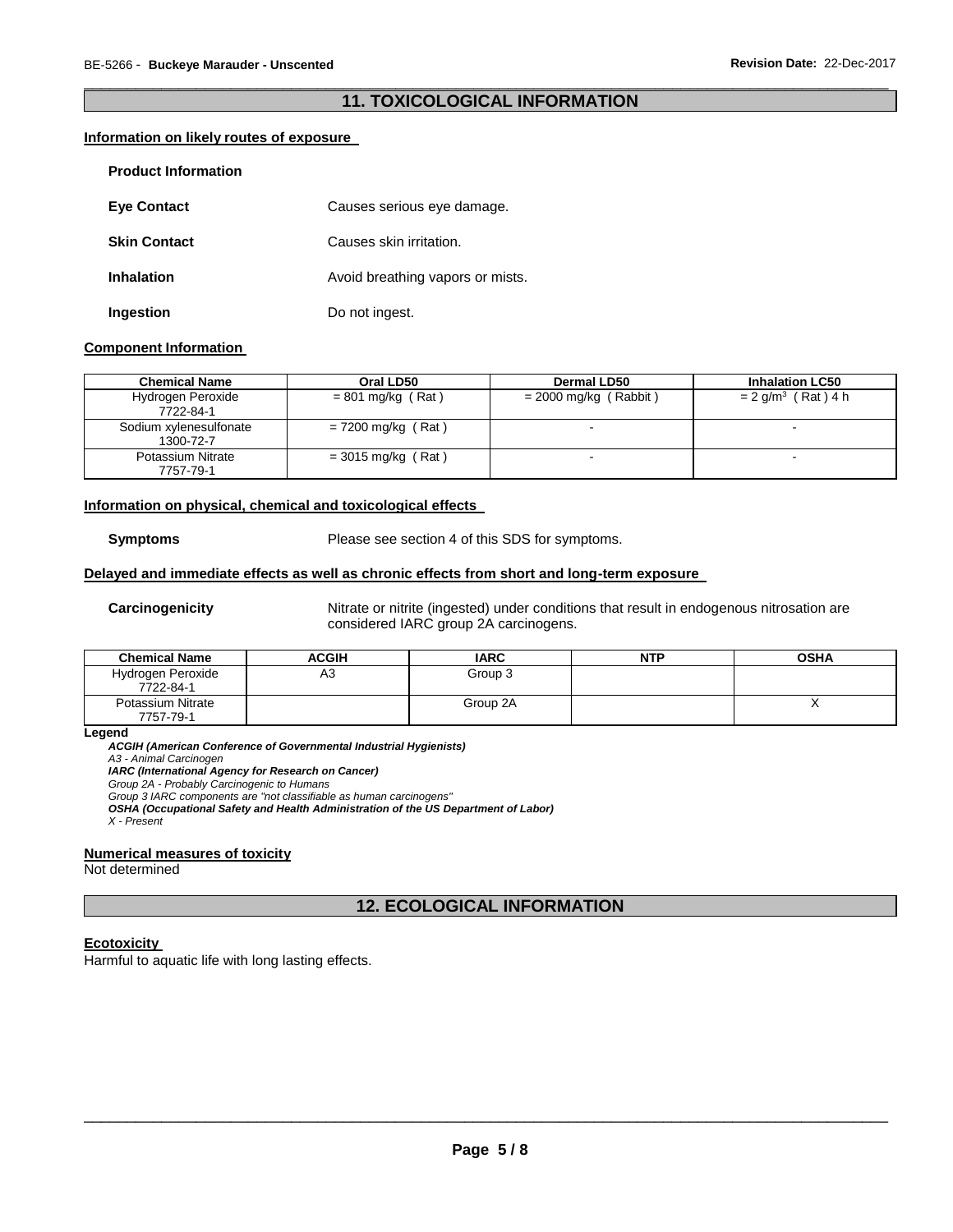#### **Component Information**

| <b>Chemical Name</b> | Algae/aguatic plants | <b>Fish</b>                   | <b>Toxicity to</b><br>microorganisms | <b>Crustacea</b>            |
|----------------------|----------------------|-------------------------------|--------------------------------------|-----------------------------|
| Hydrogen Peroxide    |                      | 16.4: 96 h Pimephales         |                                      | 18 - 32: 48 h Daphnia magna |
| 7722-84-1            |                      | promelas mg/L LC50 18 - 56:   |                                      | mg/L EC50 Static            |
|                      |                      | 96 h Lepomis macrochirus      |                                      |                             |
|                      |                      | mg/L LC50 static 10.0 - 32.0: |                                      |                             |
|                      |                      | 96 h Oncorhynchus mykiss      |                                      |                             |
|                      |                      | mg/L LC50 static              |                                      |                             |

\_\_\_\_\_\_\_\_\_\_\_\_\_\_\_\_\_\_\_\_\_\_\_\_\_\_\_\_\_\_\_\_\_\_\_\_\_\_\_\_\_\_\_\_\_\_\_\_\_\_\_\_\_\_\_\_\_\_\_\_\_\_\_\_\_\_\_\_\_\_\_\_\_\_\_\_\_\_\_\_\_\_\_\_\_\_\_\_\_\_\_\_\_

### **Persistence/Degradability**

Not determined.

#### **Bioaccumulation**

Not determined.

### **Mobility**

Not determined

### **Other Adverse Effects**

Not determined

## **13. DISPOSAL CONSIDERATIONS**

### **Waste Treatment Methods**

| <b>Disposal of Wastes</b>     | Disposal should be in accordance with applicable regional, national and local laws and<br>regulations. |
|-------------------------------|--------------------------------------------------------------------------------------------------------|
| <b>Contaminated Packaging</b> | Disposal should be in accordance with applicable regional, national and local laws and<br>regulations. |

### **California Hazardous Waste Status**

| <b>Chemical Name</b> | California Hazardous Waste Status |
|----------------------|-----------------------------------|
| Hydrogen Peroxide    | Toxic                             |
| 7722-84-1            | Corrosive                         |
|                      | Ignitable                         |
|                      | Reactive                          |
| Potassium Nitrate    | Ignitable                         |
| 7757-79-1            | Reactive                          |

### **14. TRANSPORT INFORMATION**

**Note Please see current shipping paper for most up to date shipping information, including** exemptions and special circumstances.

**DOT** Not regulated

| <b>IATA</b> | Not regulated |
|-------------|---------------|
|             |               |

**IMDG** Not determined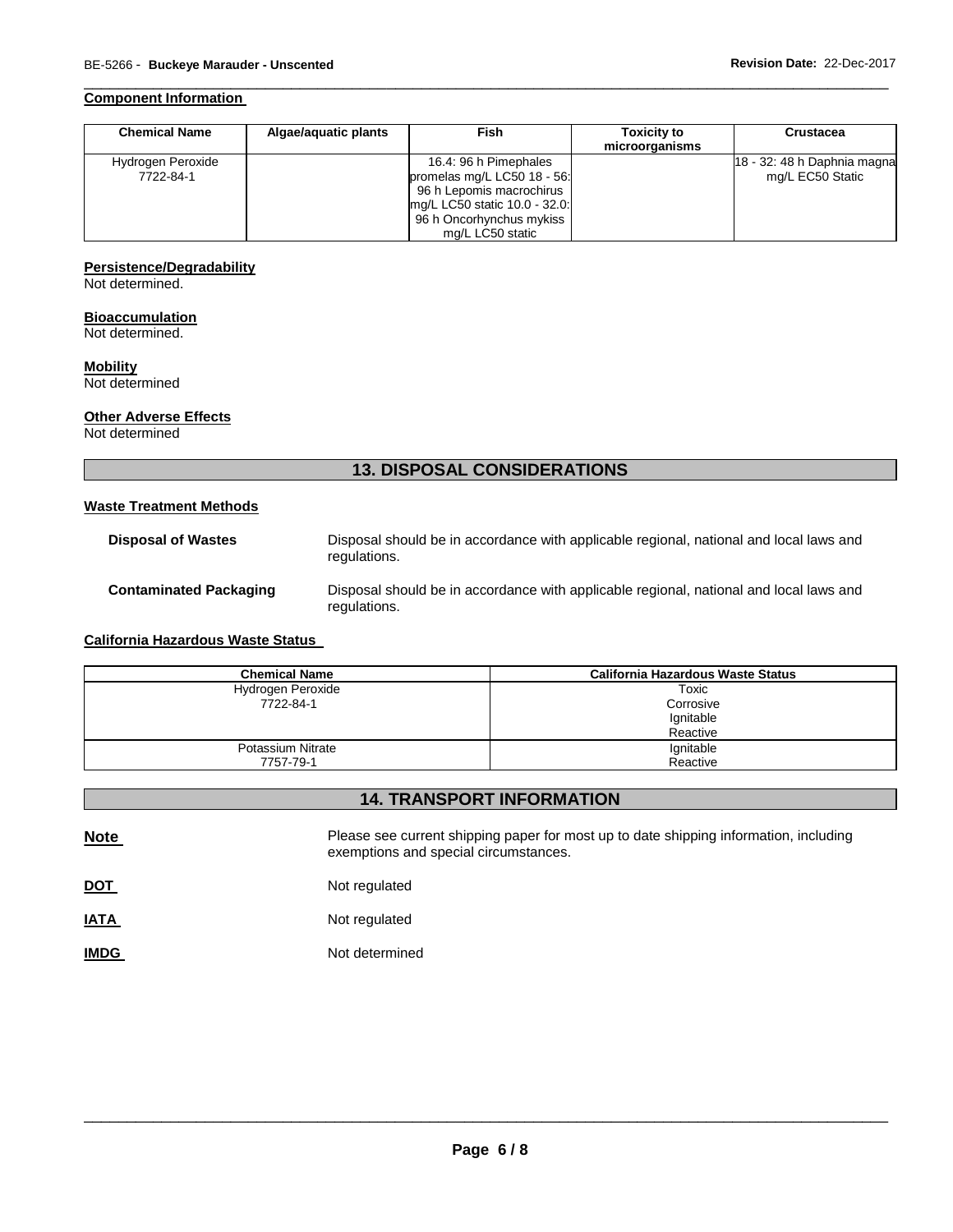### \_\_\_\_\_\_\_\_\_\_\_\_\_\_\_\_\_\_\_\_\_\_\_\_\_\_\_\_\_\_\_\_\_\_\_\_\_\_\_\_\_\_\_\_\_\_\_\_\_\_\_\_\_\_\_\_\_\_\_\_\_\_\_\_\_\_\_\_\_\_\_\_\_\_\_\_\_\_\_\_\_\_\_\_\_\_\_\_\_\_\_\_\_ **15. REGULATORY INFORMATION**

#### **International Inventories**

| <b>Chemical Name</b>   | <b>TSCA</b> | <b>DSL</b> | <b>NDSL</b> | <b>EINECS</b> | <b>ELINCS</b> | <b>ENCS</b> | <b>IECSC</b> | <b>KECL</b> | <b>PICCS</b> | <b>AICS</b> |
|------------------------|-------------|------------|-------------|---------------|---------------|-------------|--------------|-------------|--------------|-------------|
| Hydrogen Peroxide      | Present     |            |             | Present       |               | Present     |              | Present     |              |             |
| Sodium xvlenesulfonate | Present     |            |             | Present       |               | Present     |              | Present     |              |             |
| Potassium Nitrate      | Present     |            |             | Present       |               | Present     |              | Present     |              |             |

#### **Legend:**

*TSCA - United States Toxic Substances Control Act Section 8(b) Inventory* 

*DSL/NDSL - Canadian Domestic Substances List/Non-Domestic Substances List* 

*EINECS/ELINCS - European Inventory of Existing Chemical Substances/European List of Notified Chemical Substances* 

*ENCS - Japan Existing and New Chemical Substances* 

*IECSC - China Inventory of Existing Chemical Substances* 

*KECL - Korean Existing and Evaluated Chemical Substances* 

*PICCS - Philippines Inventory of Chemicals and Chemical Substances* 

*AICS - Australian Inventory of Chemical Substances* 

#### **US Federal Regulations**

#### **CERCLA**

| <b>Chemical Name</b> | <b>Hazardous Substances RQs</b> | <b>CERCLA/SARA RQ</b> | <b>Reportable Quantity (RQ)</b> |
|----------------------|---------------------------------|-----------------------|---------------------------------|
| Hydrogen Peroxide    |                                 | 1000 lb               |                                 |
| 7722-84-1            |                                 |                       |                                 |

#### **SARA 313**

Section 313 of Title III of the Superfund Amendments and Reauthorization Act of 1986 (SARA). This product does not contain any chemicals which are subject to the reporting requirements of the Act and Title 40 of the Code of Federal Regulations, Part 372

#### **CWA (Clean Water Act)**

This product does not contain any substances regulated as pollutants pursuant to the Clean Water Act (40 CFR 122.21 and 40 CFR 122.42)

#### **US State Regulations**

#### **California Proposition 65**

This product does not contain any Proposition 65 chemicals.

#### **U.S. State Right-to-Know Regulations**

| <b>Chemical Name</b>           | <b>New Jersey</b> | <b>Massachusetts</b> | Pennsylvania |
|--------------------------------|-------------------|----------------------|--------------|
| Hydrogen Peroxide<br>7722-84-1 |                   |                      |              |
| Potassium Nitrate<br>7757-79-1 |                   |                      |              |